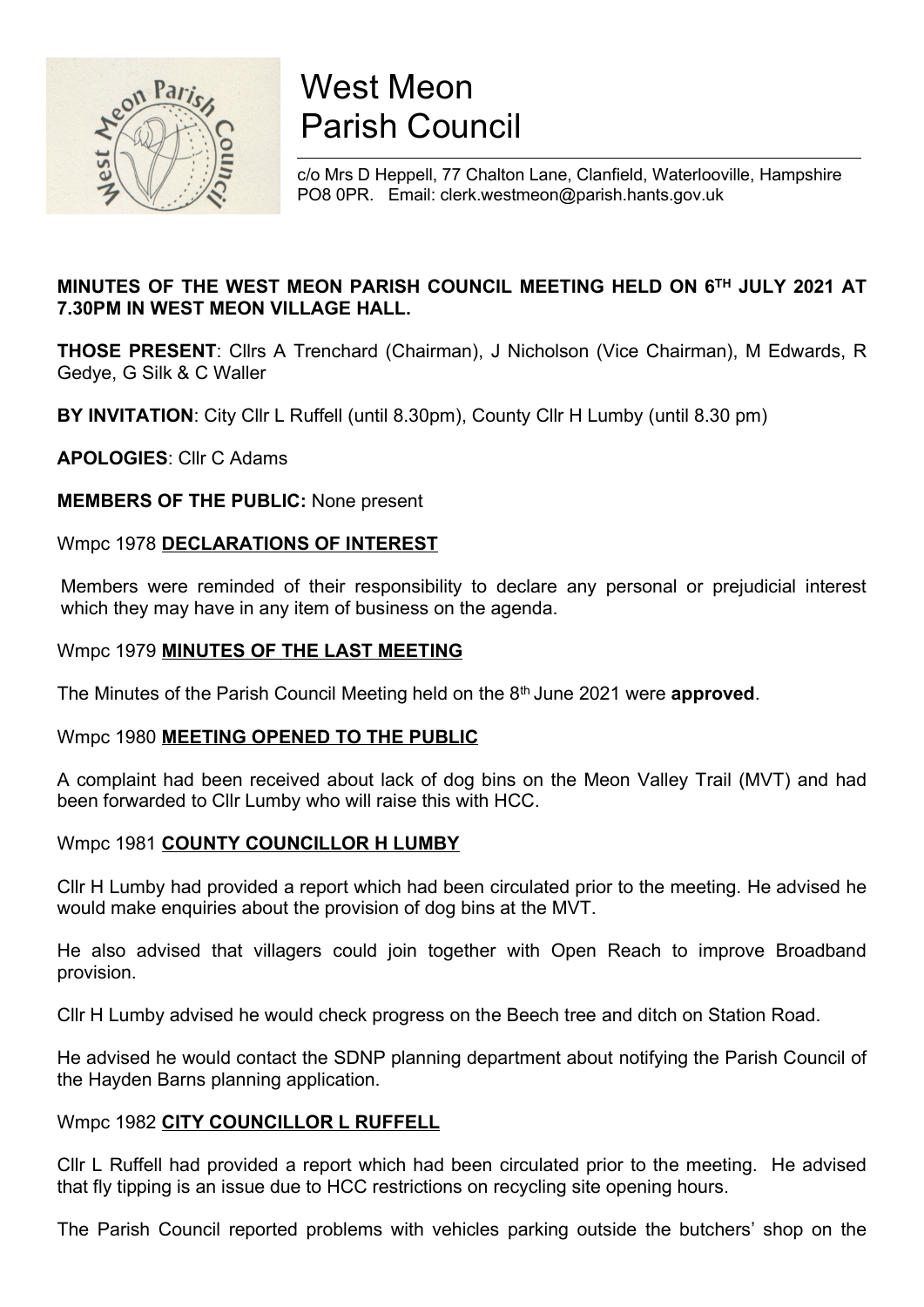junction and requested that double yellow lines should be provided.

# Wmpc 1983 CLERK'S REPORT/UPDATE

- The audit documents for 2020/21 have been completed and sent to external auditors Littleiohn last week for  $9<sup>th</sup>$  July and the notices have been displayed and put on WM website.
- The final Co-option of Councillors notice has been displayed.
- The VAT return for 2020/21 has been returned and is in the region of £1,790.00.
- A letter has been sent to Burley & Geach solicitors allowing Cllr Edwards to act on behalf of WMPC to access WM lease agreements.

# TO RECEIVE WORKING GROUPS

# Wmpc 1984 PLANNING

- a) SDNP/21/03187/HOUS 2 Punsholt Lane West Tisted Alresford Hampshire SO24 0HN Proposal: Erection of replacement outbuilding. It was unanimously agreed No Objections would be raised.
- b) SDNP/21/03411/HOUS Knapp Hammer 14 Knapps Hard West Meon GU321LE Proposal: Removal of rear dormer and construction of two storey rear extension. It was unanimously agreed No Objections would be raised.
- c) SDNP/21/03410/HOUS Trident House 2 Knapps Hard West Meon GU32 1LE Proposal: Demolition of existing garage and construction of single storey side extension. It was unanimously agreed No Objections would be raised.
- d) SDNP/21/03384/FUL Loomies unanimously agreed to RAISE OBJECTIONS to the planning application to reuse the caravan for living accommodation, as there are no exceptional planning circumstances to set aside policies of restraint in the National Park.

The site is outside the defined Settlement Policy Boundary of West Meon as adopted by Policy SD25 of the SDNP Local Plan and there are no exceptional circumstances to support residential accommodation in this rural, countryside location. By introducing a residential use on the site, this would lead to a permanent established residential use which is contrary to adopted SDNP countryside policies.

- e) SDNP/21/02821/FUL Hayden Barn Cottage Hayden Lane Warnford Southampton Hampshire SO32 3LF Proposal: Part retrospective planning permission for the change of use of land from agriculture to equestrian, and the erection of a private recreational 3-door stable, to be used in association with the dwelling house of 'Hayden Barn Cottage'. The Parish Council unanimously agreed to continue to RAISE the same OBJECTIONS to the proposal as previously raised in the planning appeal, and any additional comments added when SDNP notify the Parish Council. Objections were raised on the following grounds;
	- Increase in flooding.
	- It appears that the applicant has raised the ground levels in the paddock dramatically, in particular along the fence line shared with The Hayloft.
	- The groundworks have never been properly applied for and it is our opinion that they should be removed completely to the original levels.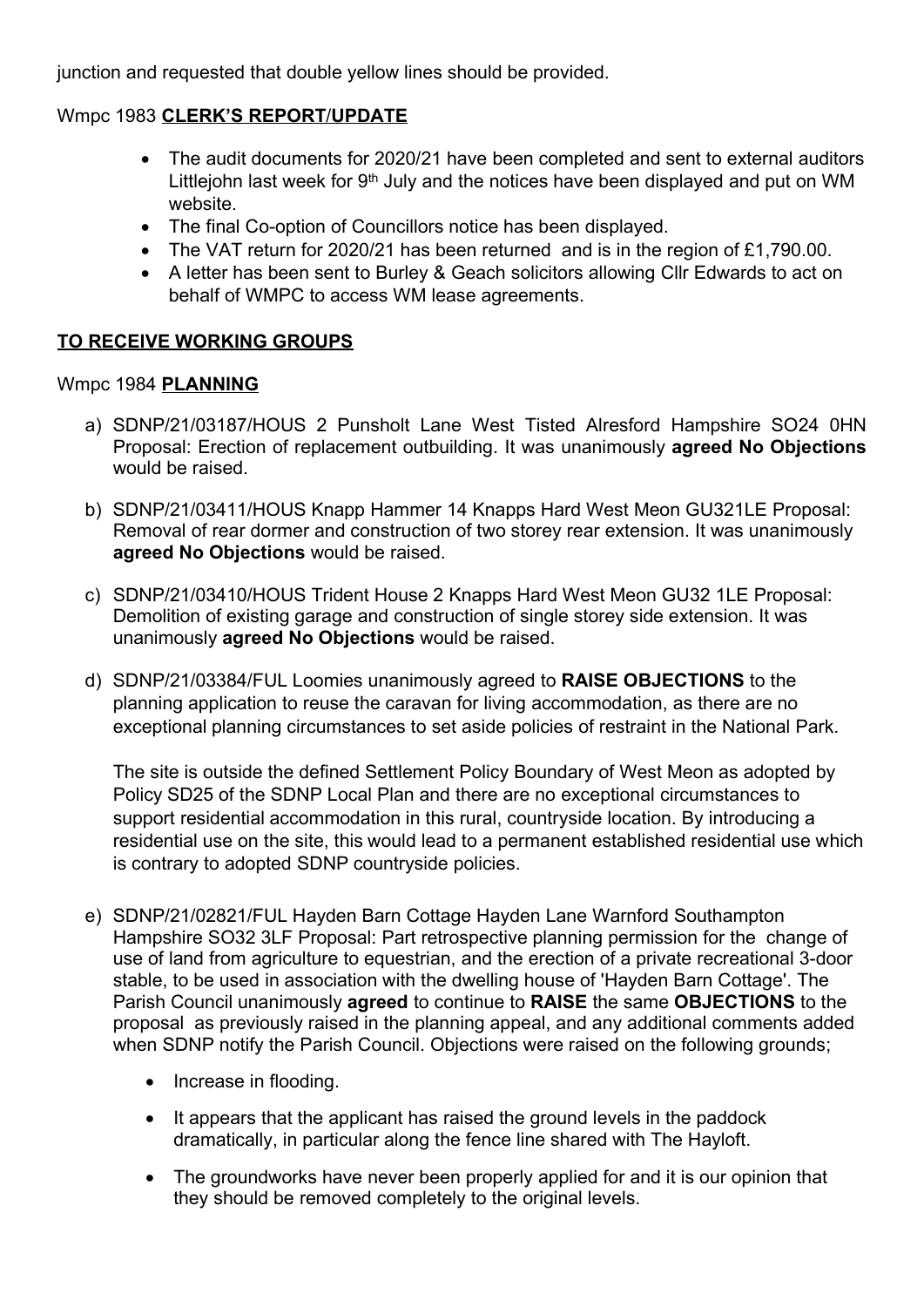- The requested new positioning of the stables is contrary to policies in the SDNP Local Plan, in particular policies SD24 criteria a, d, e and g.
- Inappropriate siting as the stables are at the furthest point from the main dwelling house and under an overhead electrical line.
- The proposed positioning will also result in the Birds of Prey rescue project being stopped, which is adjacent to the site.
- The meadow is classified as agricultural land, so an application for a change of use is required. The parcel of land in question is also far too small to accommodate three horses, so the Parish Council is unsure as to why such a large building is required.
- f) SDNP Design Guide Supplementary Planning Document (SPD) Consultation comment on draft SPD comments by 11.59pm on Monday 6 September 2021 It was agreed that the Planning Subcommittee would make comment on this.

# Wmpc 1985 HIGHWAYS AND TRANSPORTATION

Cllr Lumby has agreed to meet Cllr Edwards to check the position of the ditch that requires clearing.

It was **agreed** that a traffic monitoring system should be considered, and the Clerk is to contact the adjoining Parish of Bramdean about traffic signs.

# Wmpc 1986 COMMUNITY, HOUSING AND RECREATION

- a) It was **agreed** that Cllr Waller would get three quotes for a replacement bus shelter at Vinnells Lane.
- b) The Chairman had received a letter from the Petanque group which was circulated. It was **agreed** that the chairman, Hugh Morris, and a representative of the Petanque group would meet on site to discuss the proposals. Cllr Nicolson raised the point that the area by the village hall is used as overflow parking by the theatre group.
- c) It was agreed that the parts for the adult gym should be ordered at a cost of £55.00.
- d) Cllr Waller gave an update on the cleaning of the war memorial.
- e) Cllr Edwards gave an update on the Lease agreements and with Village Hall and Rifle Club, he is liaising with the Parish Council solicitors on this matter and he has a copy of agreements.

#### Wmpc 1987 FINANCE AND ADMINISTRATION.

- a) It was resolved that a grant award of £250 would be made to Homestart.
- b) It was resolved that a grant award of £325.00 be made to West Meon K9 training.
- c) It was resolved that a grant award of £89.90 be made to H Town for yoga rings.
- d) It was agreed a walk around the Parish assets would be made before the next meeting in September.
	- e) Schedule of payments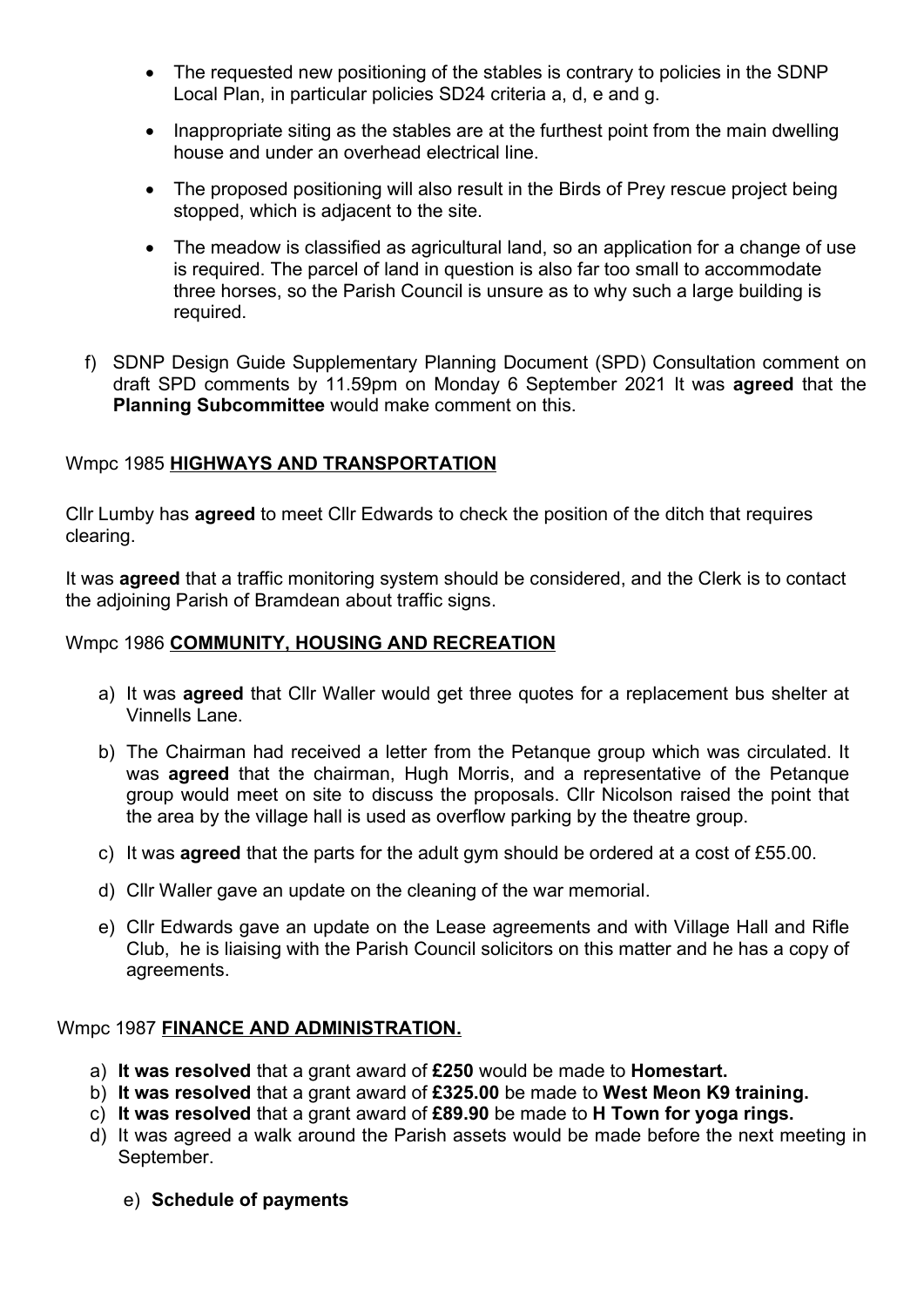# 6 th July 2021

| <b>WCC Dog Bins</b>          | £130.00 |
|------------------------------|---------|
| Mr W Hillier Repairs         | £455.00 |
| <b>BACS D Heppell salary</b> |         |
| <b>Expenses D Heppell</b>    | £88.89  |
| <b>BACS HMRC</b>             | £26.80  |
|                              |         |
| <b>Grants</b>                |         |
| Homestart                    | £250.00 |
| H Town yoga rings            | £89.90  |
| K9 Training                  |         |
| £325.00                      |         |

It was resolved that the schedule of payments listed above be approved.

#### Wmpc 1988 ITEMS TO BE CONSIDERED AT NEXT MEETING

Ditches, lease agreement, budget, cleaning of the cross, co-option, walk around parish assets.

#### Wmpc 1989 DATES OF NEXT MEETINGS

Tuesday 7th September 2021, Tuesday 5<sup>th</sup> October 2021, Tuesday 2<sup>nd</sup> November 2021, Tuesday 7<sup>th</sup> December 2021 all at 7.30pm in the Village Hall.

Meeting finished at 8.55

pm

Chairman ……………………….

# Hampshire County Councillor report

Hampshire County Councillor Repor

July 2021

1. Waste Less

Applications for the Hampshire Waste Prevention Community Grant Fund are invited from now until 6 September 2021. The fund is open to community, neighbourhood, voluntary groups, parish, and town councils. Applicants should discuss their ideas with the County Council's Waste Prevention Team before applying - email waste.prevention@hants.gov.uk to arrange an informal discussion.

Grants are available for community projects which will introduce a new waste prevention, reuse or repair service to the local area - to help build a network of waste prevention services across the county.

Full details of what can and cannot be funded, as well as how to apply, are available online at:

https://www.hants.gov.uk/News/20210628CommWastePrevGrnt

2. Climate Change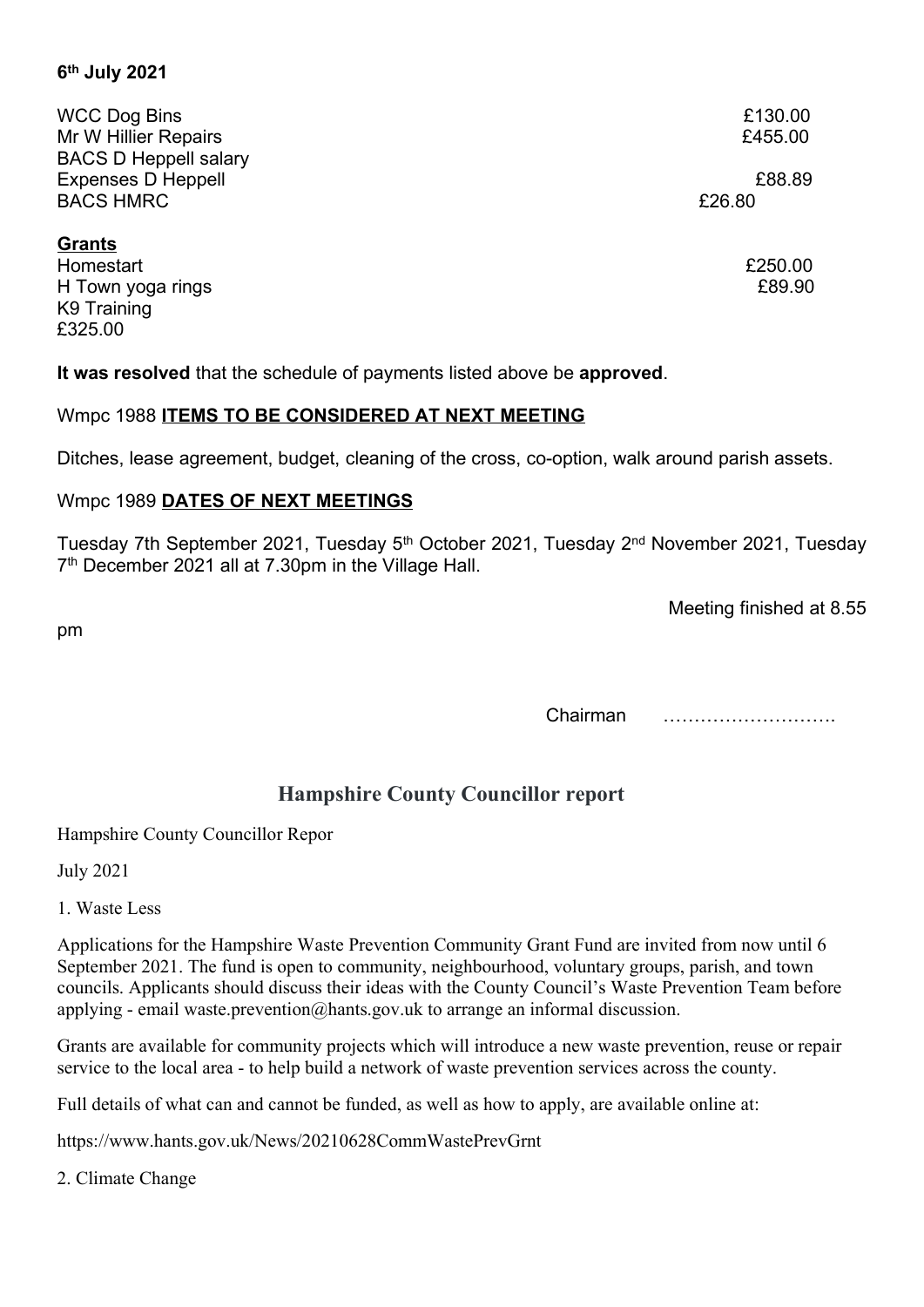Hampshire County Council's Cabinet are proposing a one off £1.2m spend on internal climate change pilot projects with a strong educational focus. These include decarbonisation of fleet vehicles (switching to electric or vegetable oil), additional tree planning, landscape regeneration, expansion of LED and solar PV installations; a number of local schools will be benefiting from this. Many of these will be public facing to include the Sir Harold Hillier's Climate Change Frontier Garden, the climate positive carbon negative River Hamble Country Park, and the food waste station at Royal Victoria Country Park.

# 3. Public Health Consultation

A consultation is being carried out by Hampshire County Council on a potential re-focus of its public health budget. The consultation focuses on a series of potential changes within the four service areas, including reducing the number of premises from which services are delivered, staffing levels in commissioned services, a reduction in behaviour change campaigns and a digital-only offer for some elements of support. The consultation is open from midday on 14 June 2021 and closes at 11:59pm on 9 August 2021. https://www.hants.gov.uk/News/15062021\_healthconsultation

# 4. Queen Elizabeth Country Park

Queen Elizabeth County Park's new Bike Base project will deliver a package of cycling improvements including:

· a mountain bike skills area will introduce riders to the different features and surfaces they will experience on the park trails.

- · a mini-wheels track
- · a new 'green 'cycle trail for mountain bikes

# 5. HWRCs

Hampshire County Council want to return the waste and recycling centres to pre-pandemic arrangements once national restrictions are eased. However, the booking system enabling residents to choose and secure a time period for taking their bulky household waste to their nearest centre has been extended. Originally introduced to manage the number of visitors on-site at any one time and ensure social distancing rules could be adhered to, the system has also successfully eliminated queuing, congestion and pollution on surrounding roads.

The easing of restrictions and reduced need for additional space between parked vehicles will mean that the number of booking slots available for each site can be increased.

A recommendation to trial allowing people to take waste, on foot, to selected HWRCs (to assess the feasibility of pedestrian access) has also been approved.

#### 6. Parliamentary Boundary Change Proposals

The Boundary Commission have published proposals for a reorganisation of Parliamentary constituencies, so that they are all more even in voter numbers. Their latest proposal has suggested breaking up the Meon Valley constituency with it being added to other areas, one partly within Fareham District Council, another in Eastleigh and the third added to Winchester.

It will be a shame if the Meon Valley constituency does disappear. But if it is to go, residents should think about which conurbation they look towards and feel part of. It is therefore worth reviewing the proposals and feeding in views.

You can see and comment on the proposals at www.bcereviews.org.uk, the consultation currently closes on 2nd August.

Cllr Hugh Lumby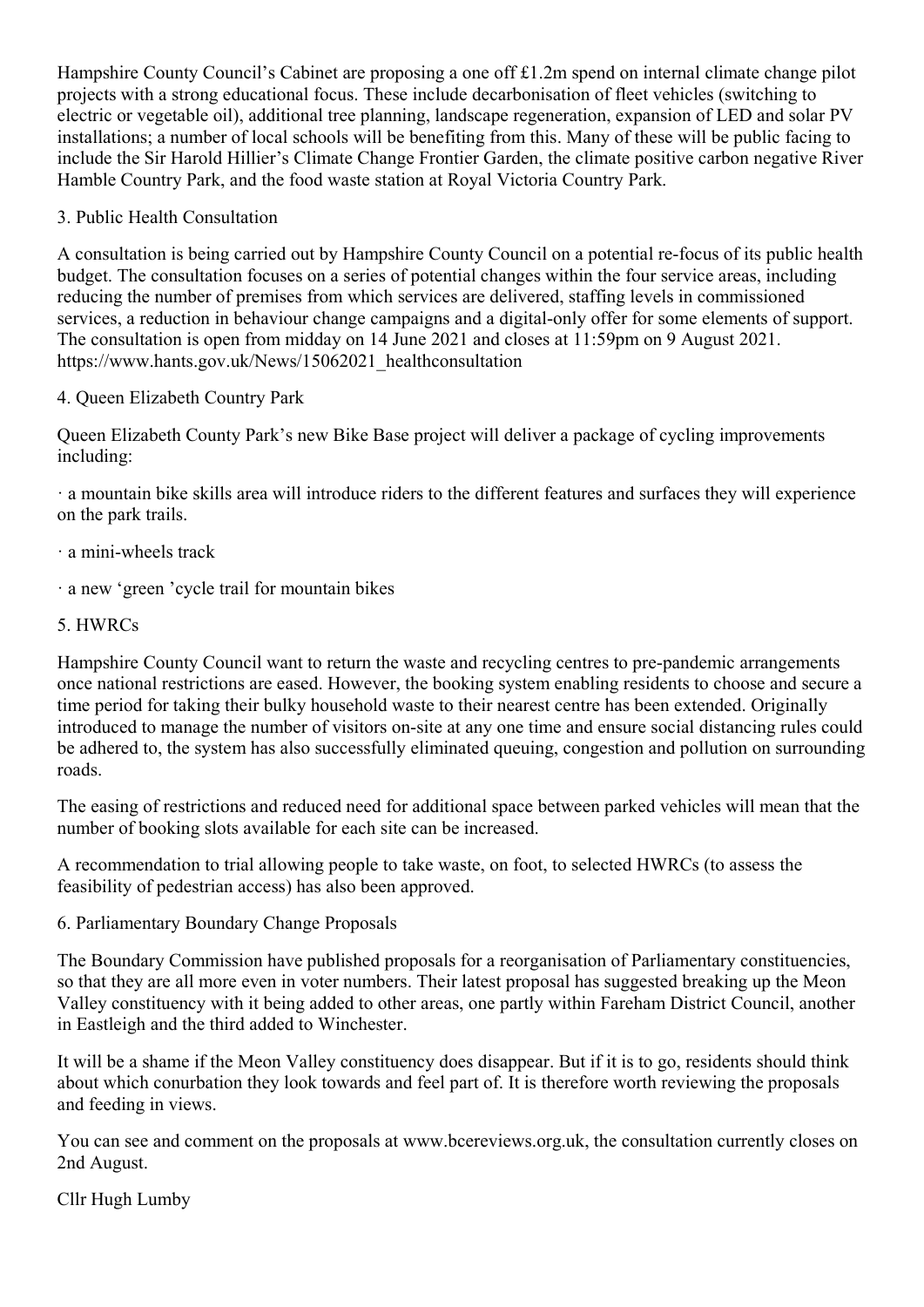Hampshire County Councillor

Meon Valley Division

# Winchester City Councillor Report

Winchester City Councillor Report

July 2021

1. Flytipping

The council has taken action against 14 offenders in the past six months. Court proceedings had been suspended due to COVID-19 restrictions but have now resumed (including at the Guildhall in Winchester which has been used as an HMCTS court facility since January 2021).

One recent example was a case which appeared before Portsmouth Magistrates on 1 June 2021 following an investigation by the city councils Neighbourhood Services team. The defendant faced charges of failing to obtain a waste transfer note and was ordered to pay fines totalling £1,145.

To further tackle the problem, the council is installing CCTV cameras operating on a rolling programme. These will be installed in various 'hot spots 'across the district.

The council is looking to send a strong message that it will not tolerate fly-tipping of rubbish. It's dangerous to residents and wildlife and expensive to clear.

The stated intention is to prosecute whenever they have the evidence to enable it.

If you find illegally dumped waste with a sticker attached, it means that the council is already aware, and will arrange for disposal as soon as possible. Help us to tackle fly-tipping – if you find any rubbish and there is no sticker on it please report it to www.winchester.gov.uk. As we have said before, do not assume someone else has reported it.

#### 2. HWRCs update

Hampshire County Council want to return the waste and recycling centres to pre-pandemic arrangements once national restrictions are eased. However, the booking system enabling residents to choose and secure a time period for taking their bulky household waste to their nearest centre has been extended. Originally introduced to manage the number of visitors on-site at any one time and ensure social distancing rules could be adhered to, the system has also successfully eliminated queuing, congestion and pollution on surrounding roads.

The easing of restrictions and reduced need for additional space between parked vehicles will mean that the number of booking slots available for each site can be increased.

A recommendation to trial allowing people to take waste, on foot, to selected HWRCs (to assess the feasibility of pedestrian access) has also been approved.

#### 3. Constituency boundary changes

The Boundary Commission have published proposals for a reorganisation of Parliamentary constituencies, so that they are all more even in voter numbers. Their latest proposal has suggested breaking up the Meon Valley constituency with it being added to other areas, one partly within Fareham District Council, another in Eastleigh. This area will be added to Winchester.

It will be a shame if the Meon Valley constituency does disappear. But if it is to go, residents should think about which conurbation they look towards and feel part of. As rural communities, it will be best to remain with similar areas, especially when within the same district council area.